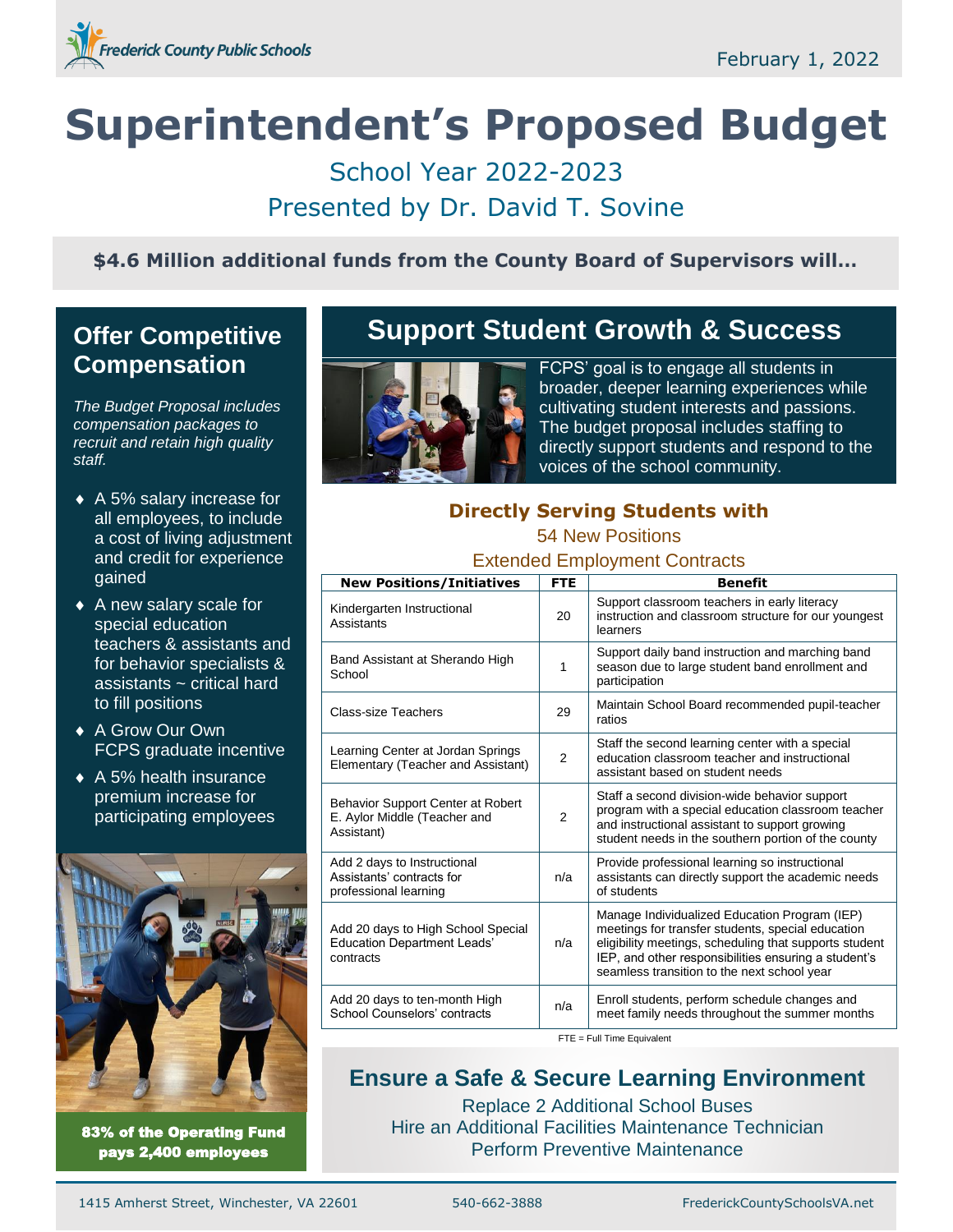# **Nurturing All Learners**



#### ing: \$4.6 Million Provide additional additional funds Increase staff to teacher pay directly serve from the County 49% **students Board of Supervisors**  $30%$ will ... **Increase** upport staff pay<br>15%

#### SCHOOL BOARD PRIORITY

### **SUPPORT STUDENT GROWTH AND SUCCESS**

Instructional initiatives, professional learning, and necessary supports that inspire a collective responsibility for continuous growth, address student and employee needs, and are responsive to the voices of the school community.

SCHOOL BOARD PRIORITY

#### **OFFER COMPETITIVE COMPENSATION**

Compensation packages that enable the recruitment and retention of high quality staff.

SCHOOL BOARD PRIORITY

### **PRESERVE FACILITIES AND TRANSPORTATION**

Operational funding to address preservation of assets, replacement school buses, safety and environmental enhancements, and aging infrastructure.

# **FUNDING THE OPERATING BUDGET**

The proposed OPERATING budget of \$217.6 million provides resources to educate 14,062 students. The 11.6 percent increase amounts to \$22.7 million to be funded as follows:

- \$9.7 million in new Virginia state funding
- \$8.4 million in new restricted federal funding through the Elementary and Secondary School Emergency Relief Act
- **\$4.6 million in new funding is requested from Frederick County**

**The proposed CAPITAL PROJECTS FUND budget requests \$1.3 million from the county to support the Capital Asset Plan. State funds and a transfer of county funds from the School Debt Service Fund will also support the following capital projects:**

- Building automation system replacement for multiple school locations
- Fire alarm replacement at Dowell J. Howard CTE Center
- Chiller and water heater replacement at Dowell J. Howard CTE Center
- Boiler and water heater replacement at Northwestern Regional Educational Programs
- Boiler and water heater replacement at Bass-Hoover **Elementary**
- Lighting replacement at Apple Pie Ridge Elementary
- Roof replacement at Millbrook High
- Fiber cable renovation at Apple Pie Ridge Elementary
- Stadium bleacher replacement at James Wood Middle

# How Operating \$\$ are Used